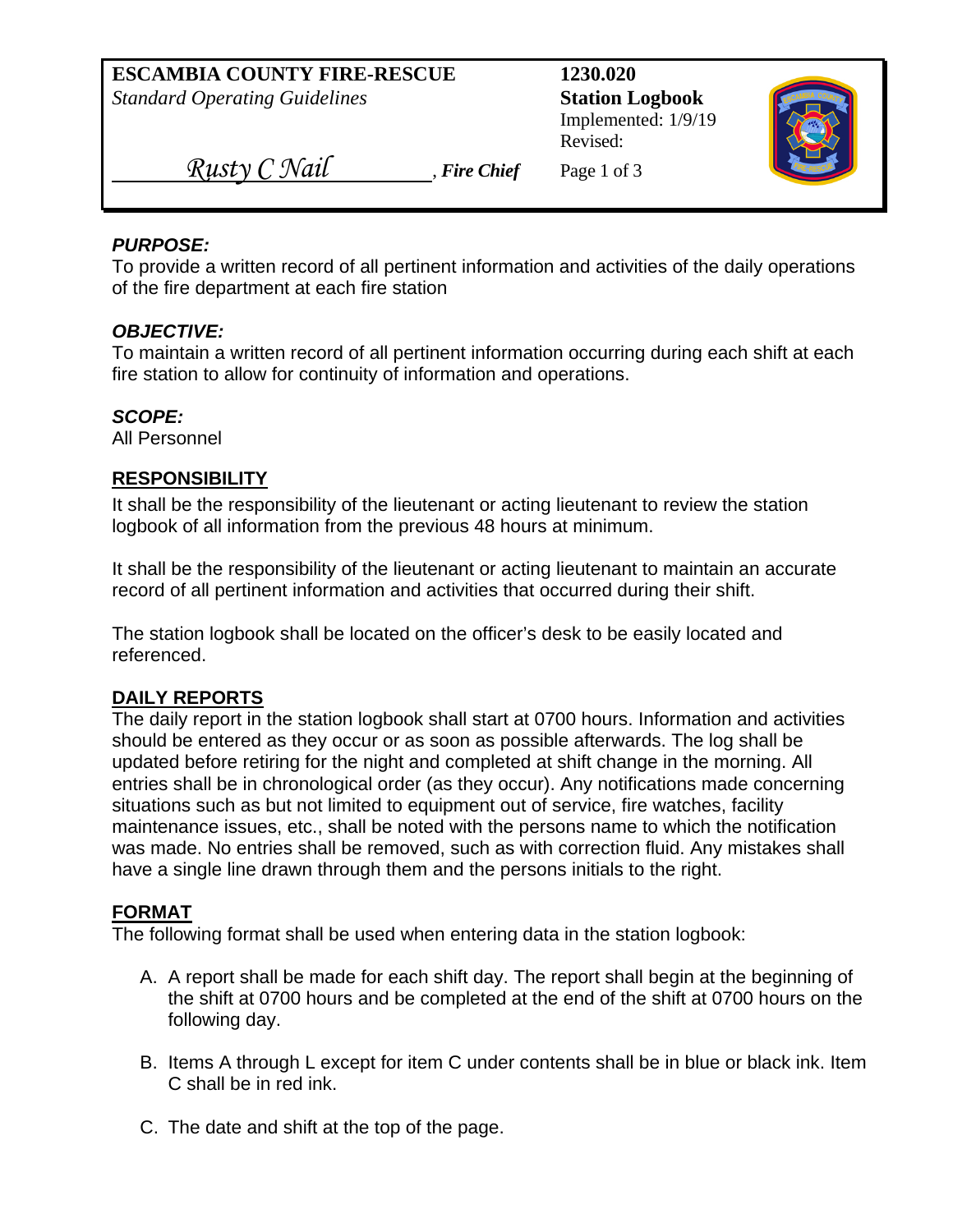Implemented: 1/9/19 Revised:



 *Rusty C Nail* , *Fire Chief* Page 2 of 3

- D. The on-duty lieutenant or acting lieutenant's name
- E. Times are to be recorded to the left side of the double red lines on the left side of the page.
- F. All other entries shall be to the right side of the double red lines.
- G. The signature of the person completing the report shall be entered at the end of the report.

# **CONTENTS**

The following shall be recorded in the station logbook:

- A. Date and shift
- B. On-duty lieutenant or acting lieutenant's name, crew members and seat assignments
- C. Significant incidents that require the use of equipment, tools, hose lines, etc. The specific equipment shall be listed for later reference.
- D. Equipment found or placed out of service and/or placed back in service (note repairs that were made)
- E. Apparatus condition:
	- 1. New damage discovered or inflicted
	- 2. Placed in or out of service
	- 3. Maintenance such as repairs made, or parts replaced (headlights, wipers, etc.)
	- 4. Please note reserve apparatus being utilized
- F. Gallons of fuel for apparatus and/or vehicles assigned to station
- G. Equipment damaged or lost
- H. Station maintenance by fire personnel, facilities management or contractor
- I. Station visitors (anyone not assigned to the station during the current shift)
- J. Fire watches in first due area